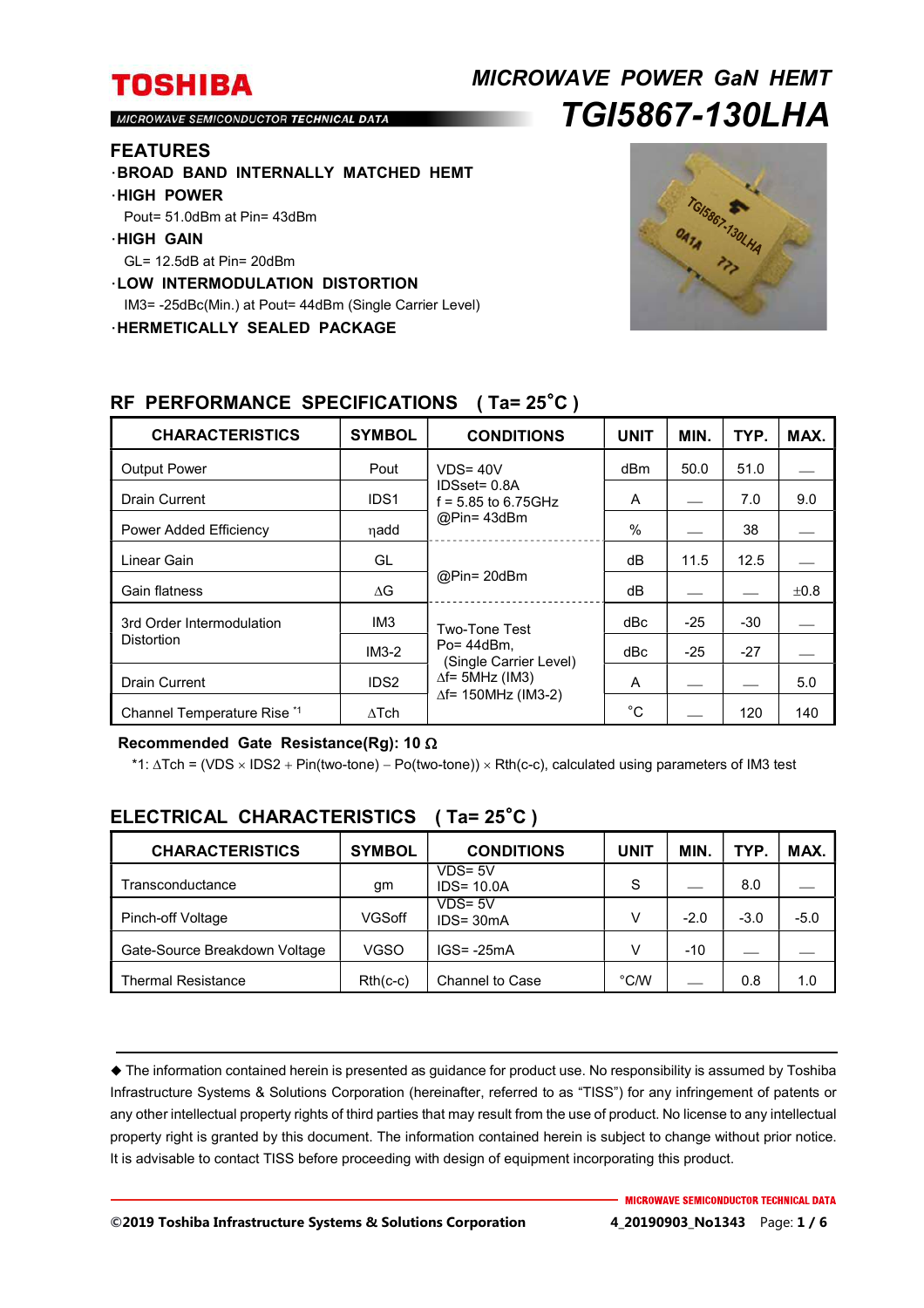## **ABSOLUTE MAXIMUM RATINGS ( Ta= 25**°**C )**

MICROWAVE SEMICONDUCTOR TECHNICAL DATA

| <b>CHARACTERISTICS</b>             | <b>SYMBOL</b> | <b>UNIT</b> | <b>RATING</b>   |
|------------------------------------|---------------|-------------|-----------------|
| Drain-Source Voltage               | <b>VDS</b>    | v           | 50              |
| Gate-Source Voltage                | <b>VGS</b>    | v           | $-10$           |
| <b>Drain Current</b>               | <b>IDS</b>    | A           | 12              |
| Total Power Dissipation (Tc= 25°C) | PT            | W           | 200             |
| <b>Channel Temperature</b>         | Tch           | °С          | 225             |
| Storage Temperature                | Tstg          | °C          | $-65$ to $+175$ |

### **PACKAGE OUTLINE ( 7-AA06A )**



### **HANDLING PRECAUTIONS FOR PACKAGE MODEL**

Soldering iron should be grounded and the operating time should not exceed 10 seconds at 260°C or 3 seconds at 350°C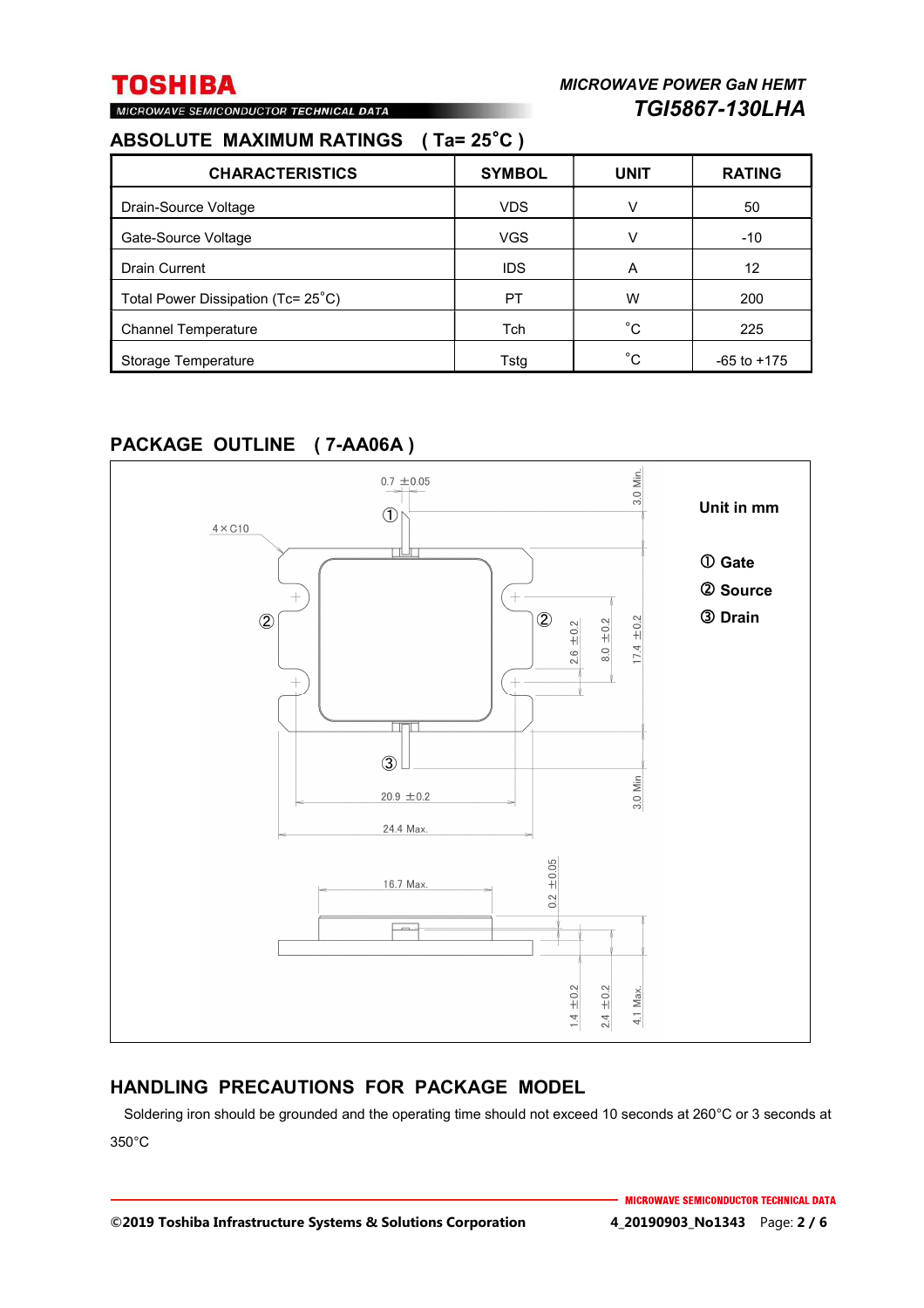*MICROWAVE POWER GaN HEMT TGI5867-130LHA* 

### MICROWAVE SEMICONDUCTOR TECHNICAL DATA **TYPICAL RF PERFORMANCE**

#### ・**Pout, Gain, PAE, IDS vs. Pin**

VDS= 40V, IDSset= 0.8A, f= 5.85, 6.3, 6.75GHz, Ta=  $+25^{\circ}$ C







**©2019 Toshiba Infrastructure Systems & Solutions Corporation 4\_20190903\_No1343** Page: **3 / 6**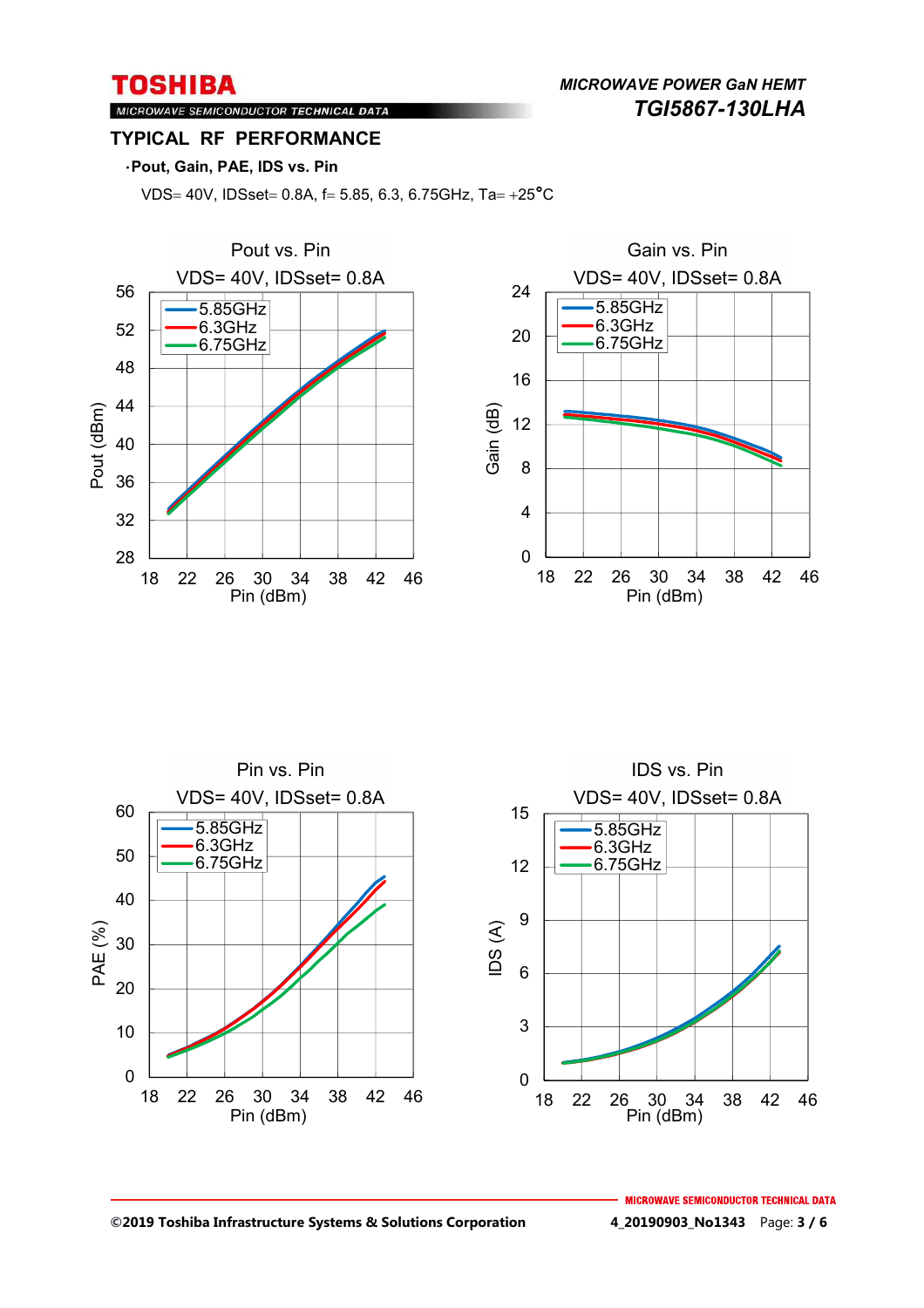#### MICROWAVE SEMICONDUCTOR TECHNICAL DATA

#### ・**IM3, IM5 vs Pout**

VDS= 40V, IDSset= 0.8A, f= 5.85, 6.3, 6.75GHz,  $\Delta f = 5MHz$ , Ta = +25°C

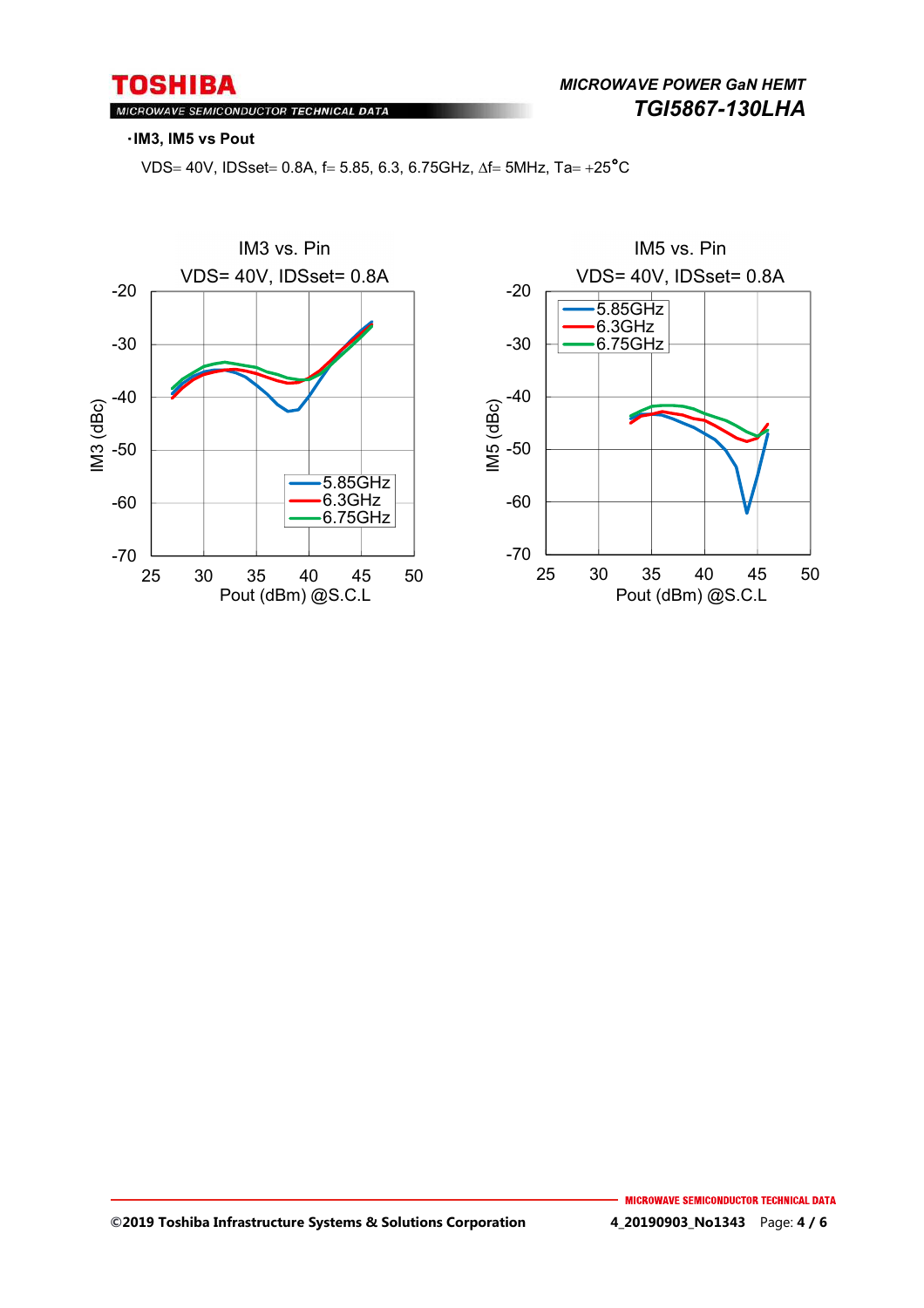MICROWAVE SEMICONDUCTOR TECHNICAL DATA

### *MICROWAVE POWER GaN HEMT TGI5867-130LHA*

#### ・**S-Parameter**

VDS= 40V, IDSset = 0.8A,  $f = 4$  to 8GHz,  $Ta = +25^{\circ}C$ 







**©2019 Toshiba Infrastructure Systems & Solutions Corporation 4\_20190903\_No1343** Page: **5 / 6**

**MICROWAVE SEMICONDUCTOR TECHNICAL DATA**